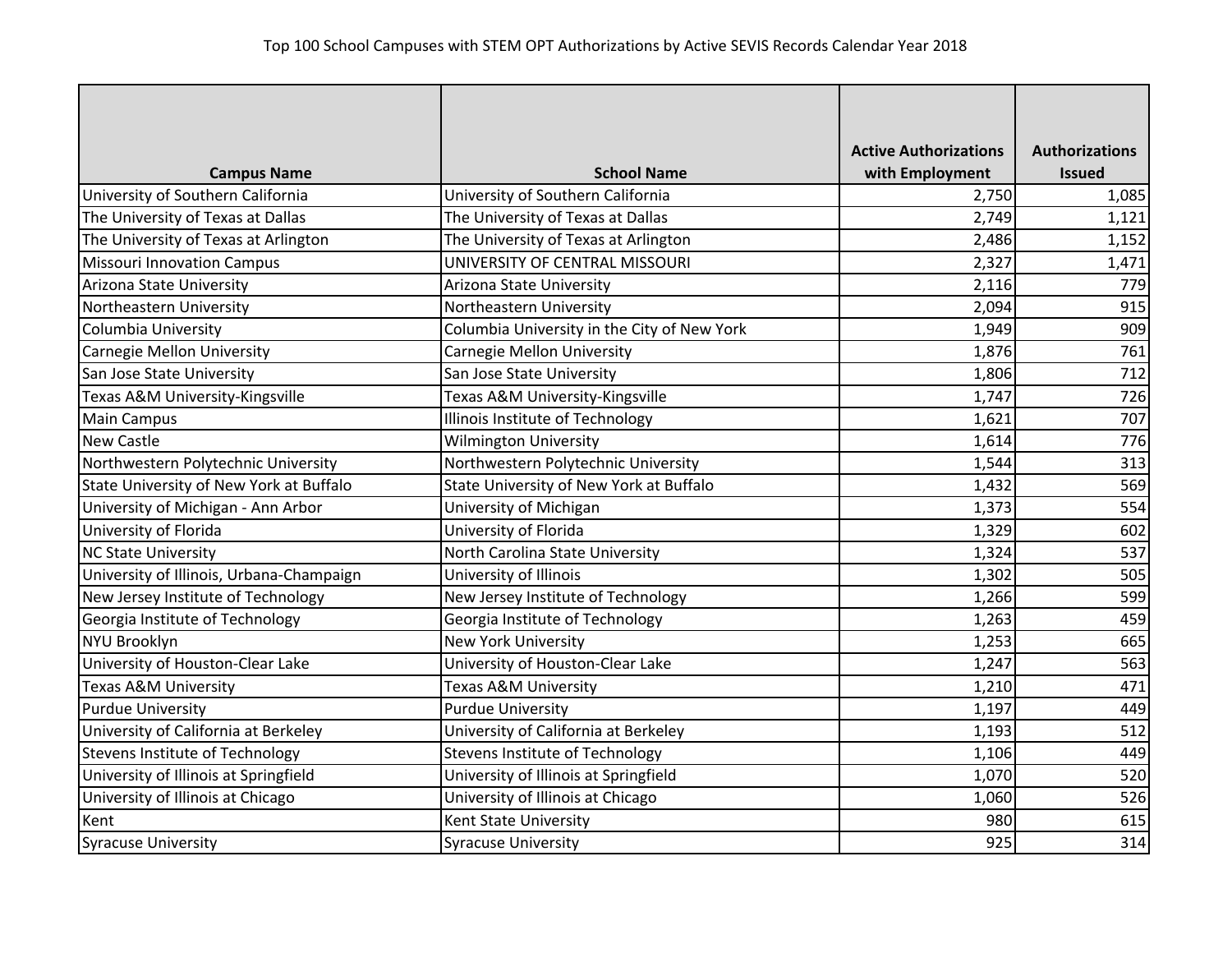| University of Houston                    | University of Houston-System                | 924 | 388 |
|------------------------------------------|---------------------------------------------|-----|-----|
| Southern Arkansas University             | Southern Arkansas University                | 922 | 643 |
| Lamar University                         | Lamar University                            | 918 | 402 |
| University of California, Los Angeles    | University of California, Los Angeles       | 910 | 357 |
| <b>New York University</b>               | <b>New York University</b>                  | 905 | 407 |
| UNIVERSITY OF CENTRAL MISSOURI           | UNIVERSITY OF CENTRAL MISSOURI              | 902 | 185 |
| University of Maryland -College Park     | University of Maryland                      | 899 | 389 |
| University of Pennsylvania               | University of Pennsylvania                  | 898 | 373 |
| <b>Cornell University</b>                | <b>Cornell University</b>                   | 880 | 351 |
| Univ. of North Carolina at Charlotte     | University of North Carolina at Charlotte   | 839 | 334 |
| University of Washington - Seattle       | University of Washington                    | 831 | 318 |
| University of Cincinnati                 | University of Cincinnati                    | 811 | 339 |
| Intl Grad Admissions/Wayne State Univ    | <b>Wayne State University</b>               | 804 | 440 |
| University of South Florida (Tampa)      | University of South Florida                 | 799 | 376 |
| California State University Fullerton    | California State University Fullerton       | 796 | 361 |
| <b>Wright State University</b>           | <b>Wright State University</b>              | 793 | 321 |
| University of California San Diego       | University of California San Diego          | 789 | 424 |
| University of Minnesota, Twin Cities     | University of Minnesota                     | 783 | 333 |
| University of Missouri-Kansas City       | University of Missouri-Kansas City          | 751 | 313 |
| University of Bridgeport                 | University of Bridgeport                    | 750 | 397 |
| <b>Metropolitan Campus</b>               | Fairleigh Dickinson University              | 733 | 313 |
| <b>Stanford University</b>               | <b>Stanford University</b>                  | 722 | 261 |
| CALIFORNIA STATE UNIVERSITY, LOS ANGELES | CALIFORNIA STATE UNIVERSITY, LOS ANGELES    | 708 | 347 |
| <b>Stony Brook University</b>            | State University of New York at Stony Brook | 708 | 269 |
| The Ohio State University - Columbus     | The Ohio State University                   | 707 | 257 |
| Rutgers-New Brunswick/graduate           | Rutgers, the State University of New Jersey | 704 | 311 |
| Old Westbury Campus                      | New York Institute of Technology            | 643 | 280 |
| <b>Boston University</b>                 | <b>Boston University</b>                    | 641 | 268 |
| <b>University Park</b>                   | The Pennsylvania State University           | 641 | 269 |
| The George Washington University         | The George Washington University            | 631 | 256 |
| Rochester Institute of Technology        | Rochester Institute of Technology           | 627 | 310 |
| UNIVERSITY OF CALIFORNIA, IRVINE         | UNIVERSITY OF CALIFORNIA, IRVINE            | 615 | 254 |
| Massachusetts Institute of Technology    | Massachusetts Institute of Technology       | 607 | 243 |
| University of Texas at Austin            | University of Texas at Austin               | 607 | 246 |
| University of Wisconsin-Madison          | University of Wisconsin-Madison             | 605 | 227 |